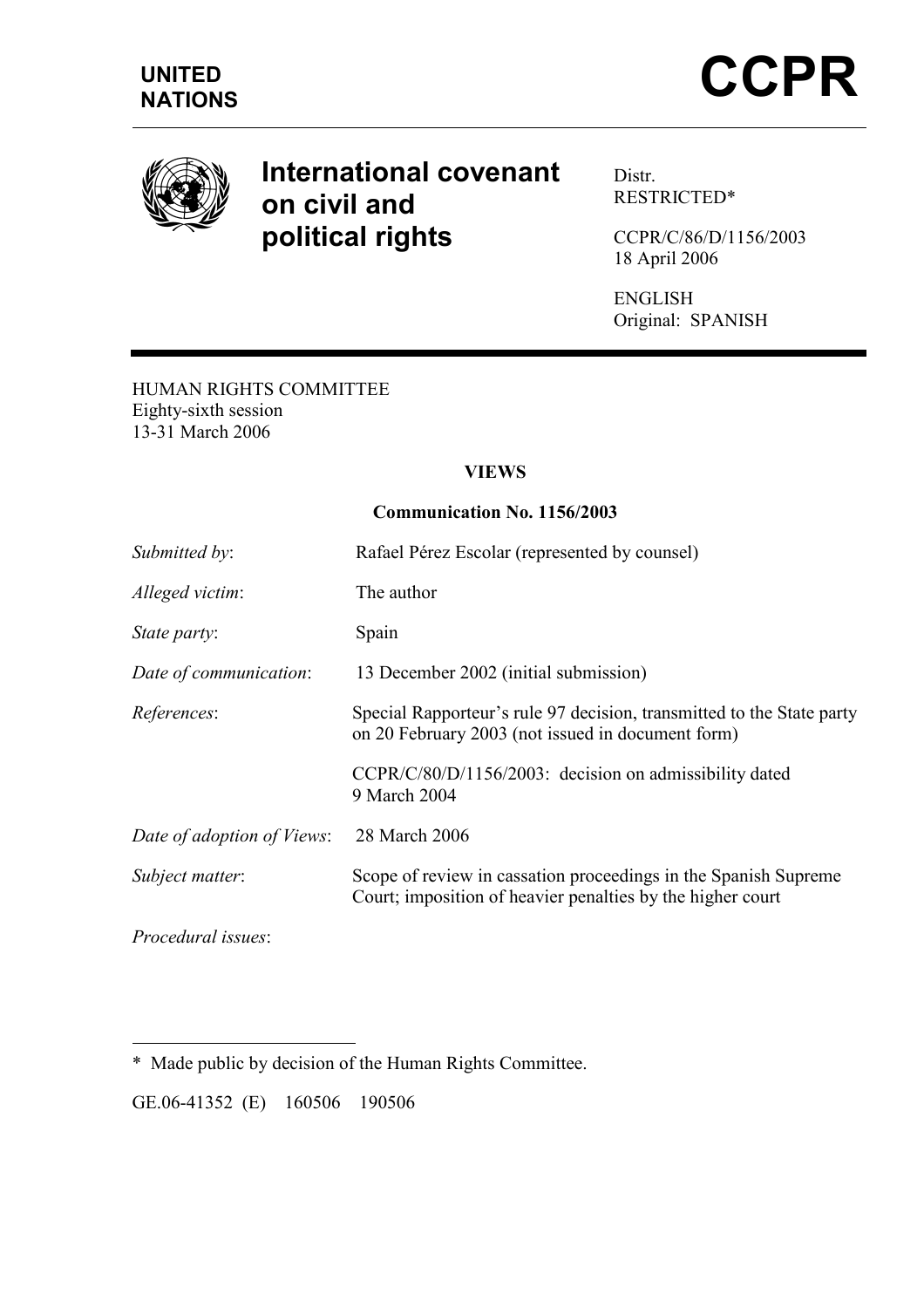| <i>Substantive issues:</i> | Right to have sentence and conviction reviewed by a higher<br>court in accordance with the law |
|----------------------------|------------------------------------------------------------------------------------------------|
| Article of the Covenant:   | 14, paragraph 5                                                                                |

Article of the Optional Protocol:

 On 28 March 2006, the Human Rights Committee adopted the annexed draft as the Committee's Views under article 5, paragraph 4, of the Optional Protocol in respect of communication No. 1156/2003. The text of the Views is appended to the present document.

# [ANNEX]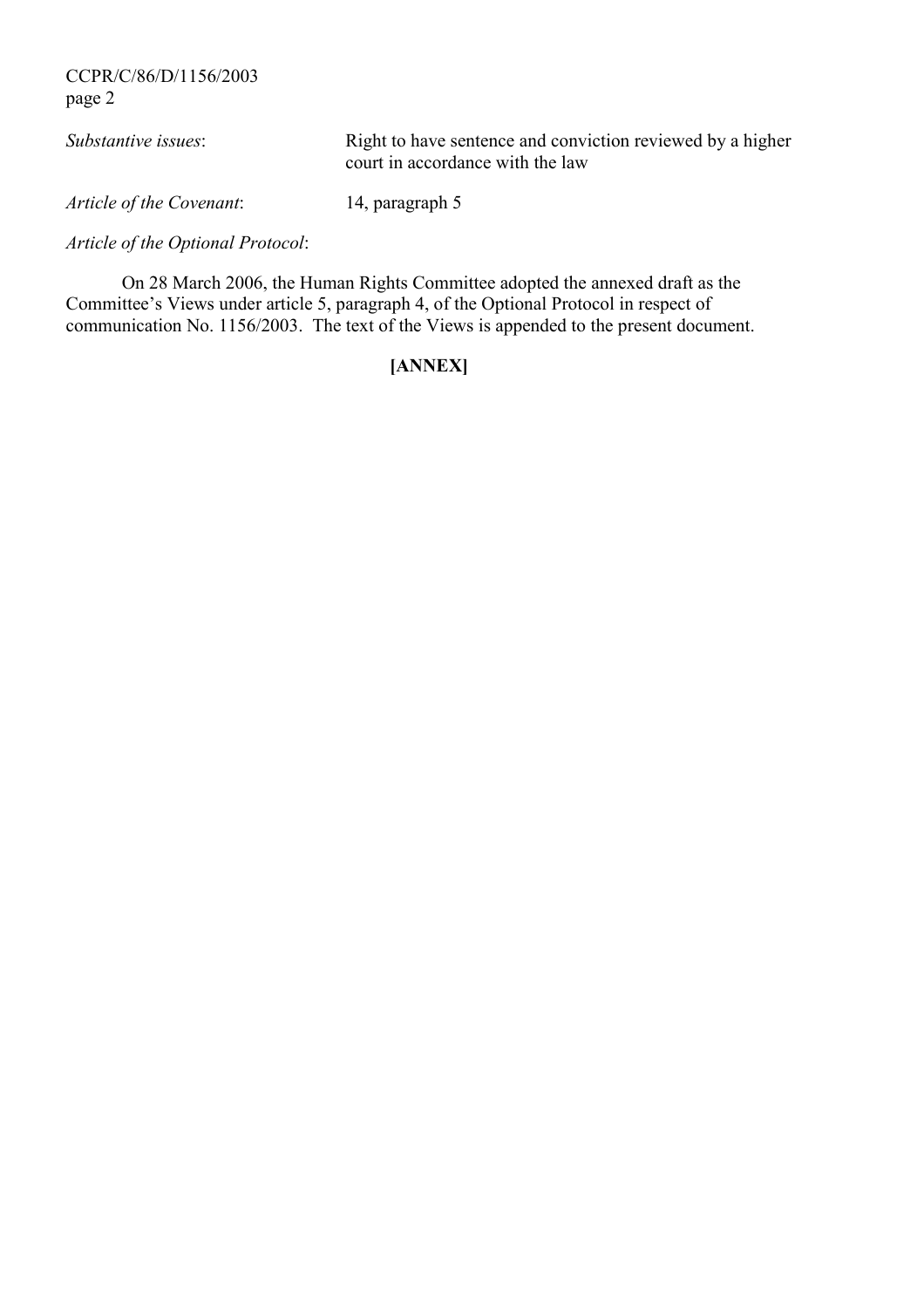#### Annex

#### VIEWS OF THE HUMAN RIGHTS COMMITTEE UNDER ARTICLE 5, PARAGRAPH 4, OF THE OPTIONAL PROTOCOL TO THE INTERNATIONAL COVENANT ON CIVIL AND POLITICAL RIGHTS

#### Eighty-sixth session

#### concerning

#### Communication No. 1156/2003\*

| Submitted by:       | Rafael Pérez Escolar (represented by counsel) |
|---------------------|-----------------------------------------------|
| Alleged victim:     | The author                                    |
| <i>State party:</i> | Spain                                         |

Date of communication: 13 December 2002

 The Human Rights Committee, established under article 28 of the International Covenant on Civil and Political Rights,

Meeting on 28 March 2006,

Having concluded its consideration of communication No. 1156/2003, submitted to the Human Rights Committee on behalf of Mr. Rafael Pérez Escolar under the Optional Protocol to the International Covenant on Civil and Political Rights,

Having taken into account all written information made available to it by the author of the communication and the State party,

Adopts the following:

 $\overline{a}$ 

<sup>\*</sup> The following members of the Committee participated in the examination of the present communication: Mr. Abdelfattah Amor, Mr. Nisuke Ando, Mr. Prafullachandra Natwarlal Bhagwati, Ms. Christine Chanet, Mr. Maurice Glèlè Ahanhanzo, Mr. Edwin Johnson, Mr. Ahmed Tawfik Khalil, Mr. Rajsoomer Lallah, Ms. Elisabeth Palm, Mr. Rafael Rivas Posada, Sir Nigel Rodley, Mr. Ivan Shearer, Mr. Hipólito Solari-Yrigoyen and Mr. Roman Wieruszewski.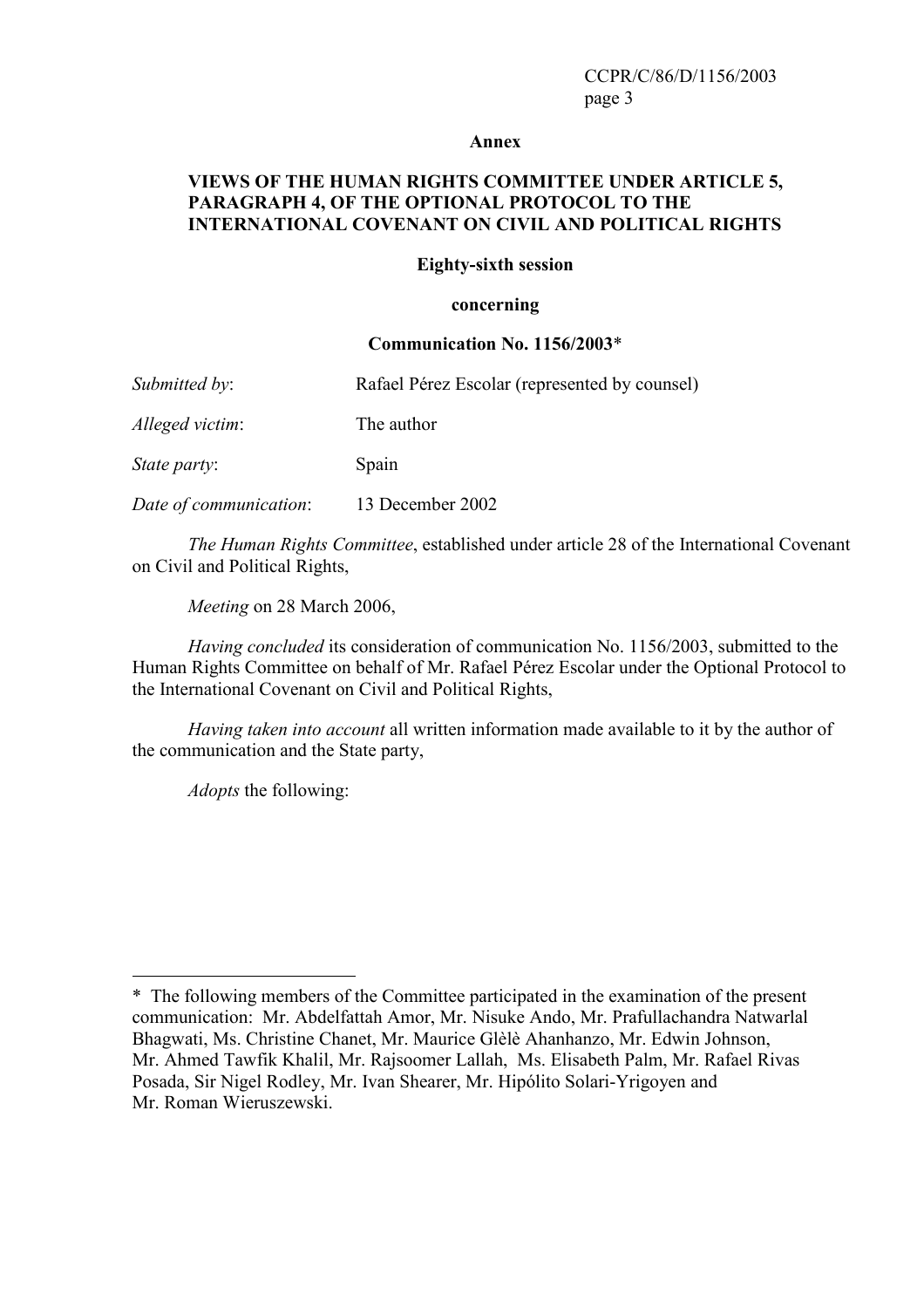### Views under article 5, paragraph 4, of the Optional Protocol

1. The author of the communication, dated 13 December 2002, is Rafael Pérez Escolar, a Spanish national born in 1927, who claims to be a victim of a violation by Spain of article 14, paragraph 5, of the Covenant. The Optional Protocol entered into force for Spain on 25 April 1985. The author is represented by counsel, Mr. Iván Hernández Urraburu and Mr. José Luis Mazón Costa.

### Factual background

2.1 The author was a shareholder and board member of the Banco Español de Crédito (BANESTO). On 28 December 1993 he was dismissed from his post along with the other board members.

2.2 On 14 November 1994, the prosecutor's office attached to the National High Court brought criminal proceedings against 10 individuals, including the author, for forgery of a commercial document and misappropriation. In the course of the hearings, which lasted two years, statements were taken from 470 witnesses and expert witnesses. The case file consisted of 53 volumes of pretrial proceedings and 121 volumes of evidence. The author was accused of involvement in 3 out of 11 allegedly irregular operations approved by the management of BANESTO. On 31 March 2000 the National High Court sentenced the author to five years and eight months' imprisonment and a fine of 18 million pesetas for fraud and four months for misappropriation. The author was acquitted of a charge of forgery. With regard to the first offence, the author states that he was charged with having obtained joint venture partnerships free of charge. He claims that the High Court refused to admit as evidence either the statements of seven expert witnesses for the defence or the documents submitted by the author himself - none of which evidence, according to the author, may be reviewed in the higher court. With regard to the second offence, the author claims that the conviction was based on conflicting evidence, including in particular the testimony of three prosecution witnesses whose credibility could not be reviewed by the higher court.

2.3 The author submitted an appeal in cassation on 16 grounds in the Criminal Division of the Supreme Court, requesting it to review various points of fact relating to his conviction. Since no review of the facts of a case is possible in cassation, the author attempted to obtain reconsideration of the prosecution evidence underpinning the conviction indirectly, by invoking the presumption of innocence, but without success. In the course of the cassation proceedings, the Committee published its opinion in the Gómez Vázquez case, which prompted the author to petition the Supreme Court on three different occasions to apply the Committee's reasoning on the second hearing principle contained in article 14, paragraph 5, but his applications were rejected.

2.4 The General Workers Union (UGT), the plaintiff in the appeal in cassation, claimed before the Supreme Court that, with regard to the offence of misappropriation for which the author had been convicted as an accessory, the incriminating conduct should have been classed as the perpetration of an offence, not merely aiding and abetting. The author disputed that claim, notably in a letter to the Supreme Court dated 4 December 2000, which is in the file before the Committee. In a judgement dated 29 July 2002, the Supreme Court ruled on the appeal and increased the author's sentence for misappropriation from four months' to four years'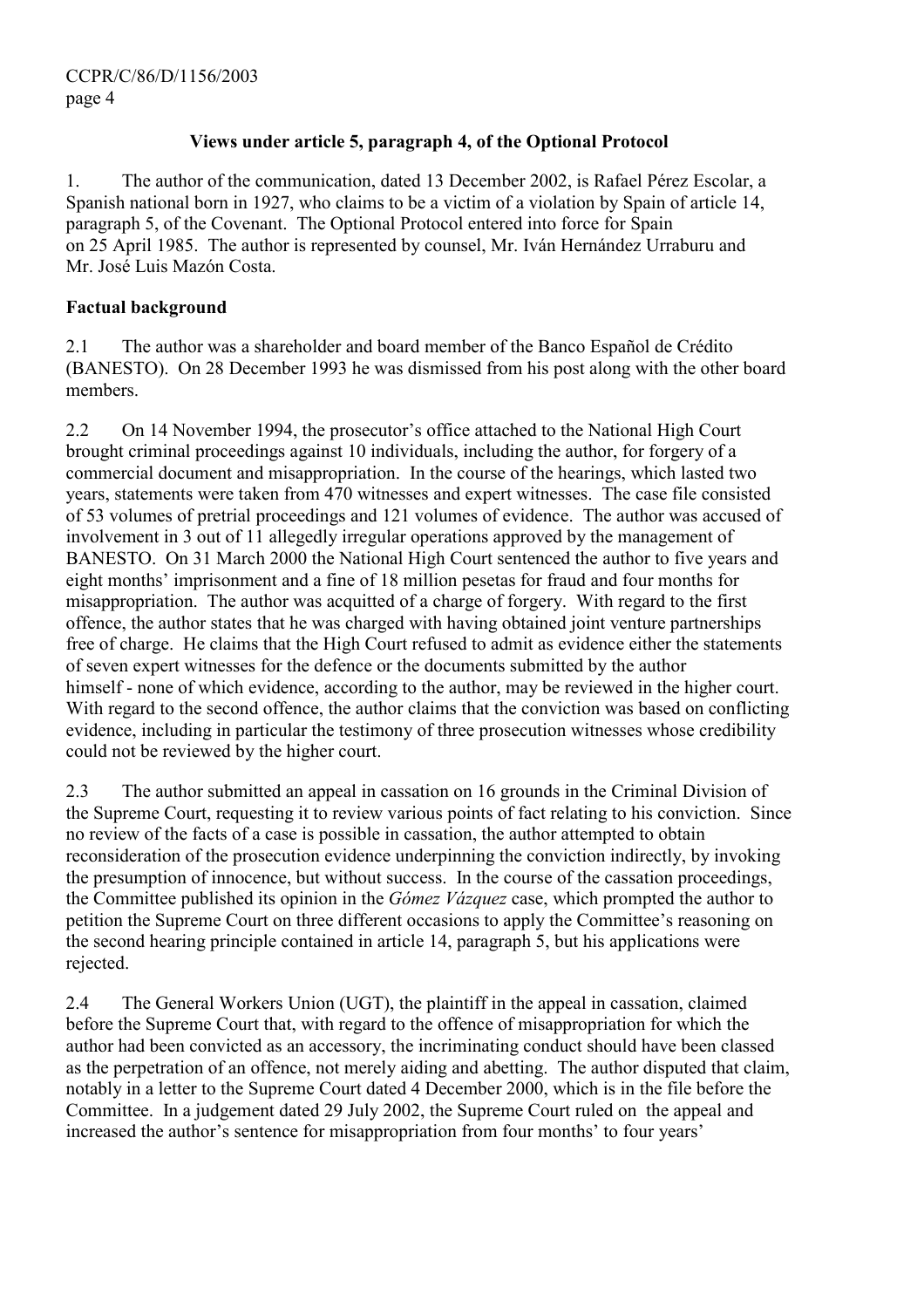imprisonment, holding that he had been more deeply involved in the offence, as a perpetrator and not merely an accessory. According to the author, the Supreme Court failed to address questions of fact owing to the restricted nature of cassation proceedings, and he was thus deprived of the right to a full review of his case.

2.5 On the day sentence was handed down, i.e. 29 July 2002, the author was taken to prison where he staved until September the same year, when he was released on probation by reason of his age and infirmity.

2.6 The author is of the view that domestic remedies were exhausted with the judgement handed down by the Supreme Court. He admits that he has not submitted an application for amparo (enforcement of constitutional rights) to the Constitutional Court, maintaining that this option is pointless in the light of the Constitutional Court's consistently held position that an appeal in cassation complies with the requirement for a review established under article 14, paragraph 5, of the Covenant.

# The complaint

3.1 The author alleges a violation of article 14, paragraph 5, of the Covenant, arguing that he was unable to secure a full review of the judgements handed down by the National High Court. Although the author sought to have the evidence underpinning his conviction re-examined, alleging a violation of his right to presumption of innocence, he says that, owing to the narrow scope of cassation proceedings, the Supreme Court's review of his case was confined to points of law only, thereby precluding a re-examination of issues of fact and a review of the evidence originally dismissed by the National High Court. He maintains that the Supreme Court's argument that it is unable to review the evidence as it was not present at the trial does not apply in his case, since the entire trial proceedings were recorded on videotape.

3.2 According to the author, the Supreme Court has consistently taken the position that the assessment of evidence adduced in the course of proceedings is not a matter for an appeal in cassation, save in exceptional cases characterized by extreme arbitrariness or manifest irrationality. Moreover, the author argues that in rulings handed down after the Committee had delivered its opinion in the Gómez Vázquez case, the Constitutional Court has held that article 14, paragraph 5, of the Covenant does not actually establish the principle of a second hearing, but merely stipulates that the judgement and sentence should be referred to a higher court, and that an appeal in cassation, notwithstanding the restricted scope of this remedy, is in keeping with the review and safeguard function required by the Covenant.

3.3 In support of his complaint, the author cites the Committee's concluding observations on the fourth periodic report of Spain, which recommend that the State party should institute a right of appeal against decisions of the National High Court in order to meet the requirements of article 14, paragraph 5, of the Covenant. He also cites the Committee's opinion in the Gómez Vázquez case, wherein it concluded that the lack of any possibility of fully reviewing the author's conviction and sentence, the review having been limited to the formal or legal aspects of the conviction, meant that the guarantees provided for in article 14, paragraph 5, of the Covenant had not been met.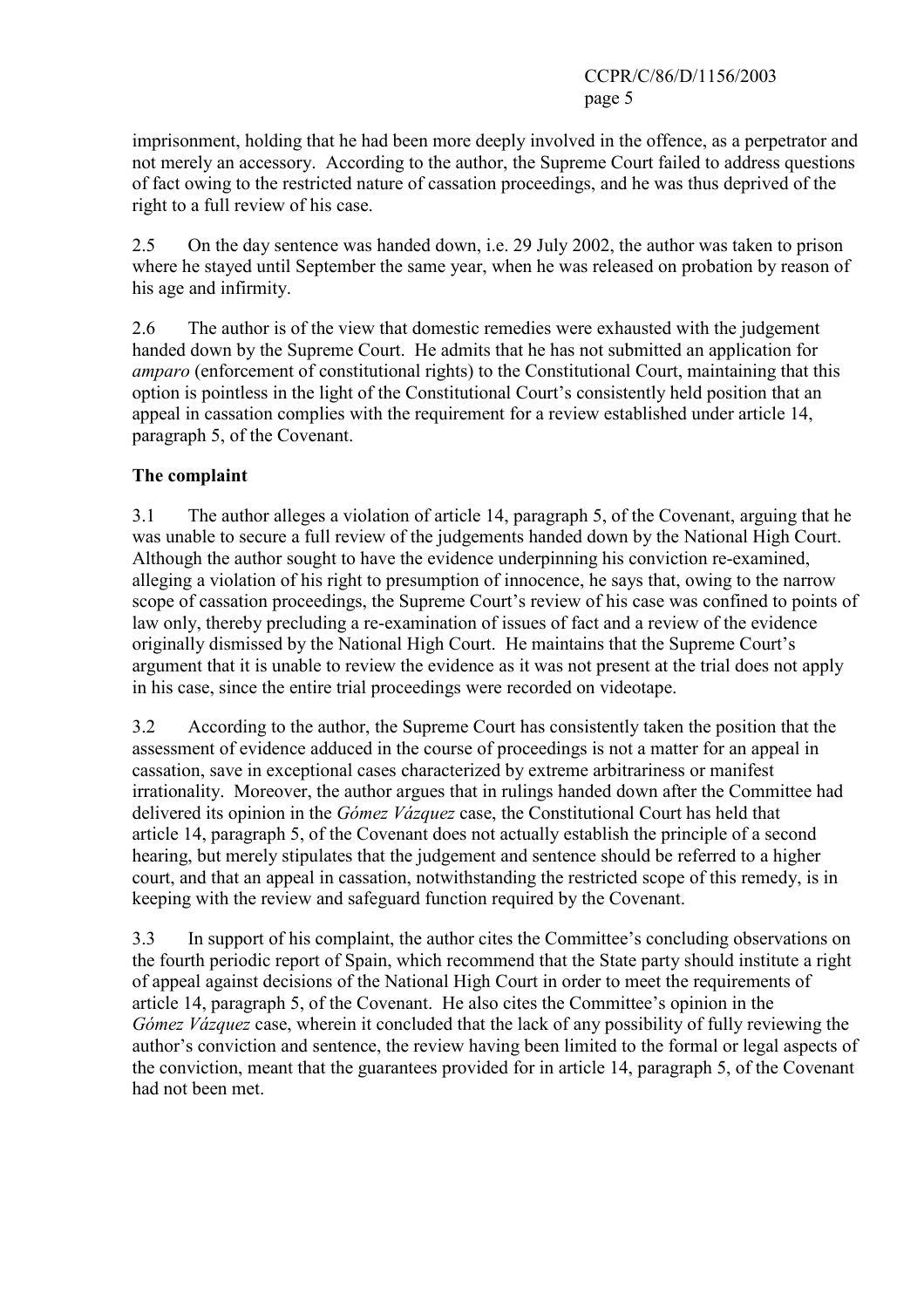3.4 The author alleges a second violation of article 14, paragraph 5, on the grounds that he was denied any kind of review in relation to the increased sentence imposed by the Supreme Court. The author claims that Spain, unlike other States parties, did not enter reservations to article 14, paragraph 5, to ensure that this provision would not apply to first-time convictions handed down by an appeal court. He adds that the settled practice of the Constitutional Court is that there is no right of appeal in respect of a sentence handed down by the court of cassation, so it was futile to submit an application for amparo.

### Observations of the State party on admissibility

4.1 In its written submission of 17 April 2003, the State party maintains that the communication is inadmissible under article 5, paragraph 2 (b), of the Covenant because domestic remedies have not been exhausted. It holds that the author of the communication should have submitted an application for amparo to the Constitutional Court with respect to the Supreme Court's decision to reject his appeal in cassation, and that *amparo* proceedings cannot be considered an ineffective remedy in the specific case of the author.

4.2 In the view of the State party, the Constitutional Court should have had the opportunity to give its opinion, in amparo proceedings, on the scope of review in cassation in the present case. Since the author failed to apply for *amparo*, the Constitutional Court was denied that opportunity. According to the State party, the question of the exhaustion of domestic remedies must be considered in relation to each specific case. As far as the author is concerned, the State party claims that the review of his conviction in cassation was not limited to formal or legal aspects, but allowed for a complete review of the facts and the evidence on which the conviction had been based, as the Supreme Court judgement in the author's case actually states. As to the scope of review in cassation, the State party argues that judicial practice has evolved on the question of the scope of review in cassation, especially in respect of errors of fact and assessment of evidence. The State party claims that this point is addressed in the cassation judgement too. In the State party's view, therefore, the author should have submitted an application for amparo in order to allow the Constitutional Court to consider the scope of the review undertaken in his specific case.

4.3 The State party refers to the judgement handed down by the Supreme Court in the author's case, which reads: "As a perusal of this judgement will confirm, the various parties have had the opportunity to formulate more than 170 grounds for cassation, frequently invoking errors of fact in the assessment of evidence and the subsequent review of proven facts. The presumption of innocence is also invoked as grounds for challenging the rationality and logic applied in assessing the evidence. This implies that we are speaking of a remedy that goes beyond the strictly defined, formal limits of cassation in the conventional sense and satisfies the requirement of a second hearing."

4.4 The State party argues that a heavier penalty was imposed in full compliance with the accusatorial procedure and that the author was fully aware of the penalties associated with the charges; moreover, it was quite untrue to say that it was a first-time conviction for the author. In the State party's view, the fact that a number of States parties have made reservations to article 14, paragraph 5, of the Covenant, thereby excluding its application to cases in which a heavier sentence is handed down, does not imply that the provision itself precludes the imposition of a heavier sentence.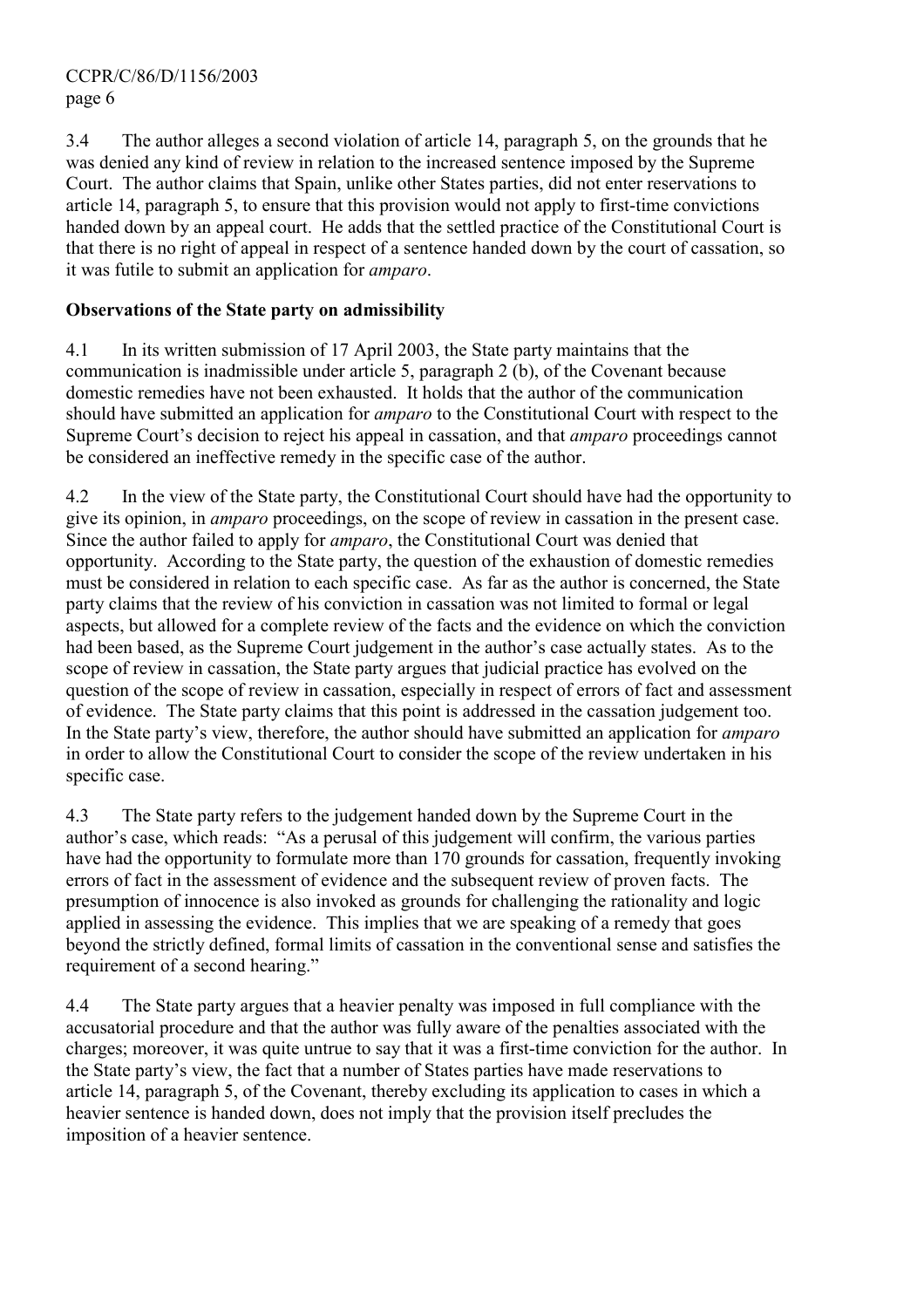### Author's comments

5.1 In his written submission of 25 July 2003, the author reiterates the futility of submitting an application for amparo to the Constitutional Court. He says that the settled practice of the Supreme Court and the Constitutional Court both before and after publication of the Committee's opinion in the Gómez Vázquez case has not changed with regard to cassation proceedings, in the sense that neither will review matters of fact in a given case. He indicates that the so-called evolution of judicial practice actually refers to a situation that has always existed, for the Supreme Court may examine the facts in cassation proceedings in cases characterized by extreme arbitrariness or manifest irrationality.

5.2 The author emphasizes that it is untrue that in cassation the Supreme Court undertook a complete review of the errors of fact in the judgement. He calls attention to the fact that the judgement handed down by the National High Court ignored evidence presented in his defence, and that this was not reviewed in cassation. According to the author, his communication is identical to the one on which the Committee ruled in the *Gómez Vázquez* case and should be dealt with in the same manner. He alleges that, while the State party claims the possibility of a remedy of amparo before the Constitutional Court, it also admits that if he were to exercise that remedy it would be dismissed, which he considers to be proof of its futility.

# Decision of the Committee on admissibility

6. At its eightieth session, on 8 March 2004, the Committee found that domestic remedies had been exhausted in accordance with article 5, paragraph 2 (b), of the Optional Protocol and declared the communication admissible inasmuch as it raised issues relating to article 14, paragraph 5, of the Covenant.

# Submissions of the State party on the merits

# (a) Legislative amendment extending the remedy of appeal in Spain

7.1 The State party reports that Organic Law No. 19/2003, of 23 December 2003, instituted the right to a second hearing in Spain, empowering the Criminal Divisions of the High Courts of Justice to try appeals against rulings handed down by the provincial courts and providing for the creation of an Appeals Division in the National High Court. According to the preamble, the aim of this Act was, in addition to reducing the workload of the Second Division of the Supreme Court, to resolve the controversy that arose following publication of the Human Rights Committee's opinion of 20 July 2000, in which it found that Spain's current cassation procedure violated the Covenant. The State party further notes that the considerable extension of the scope of cassation had necessitated a legislative amendment to transfer responsibility from the Supreme Court and allow it to confine itself to standardizing the application of the law. The State party stresses that the law was amended not because the scope of cassation was not broad enough to meet the requirements of the Covenant but because, on the contrary, that scope had been broadened so far that it became necessary to address the problem of the Supreme Court's excessive caseload.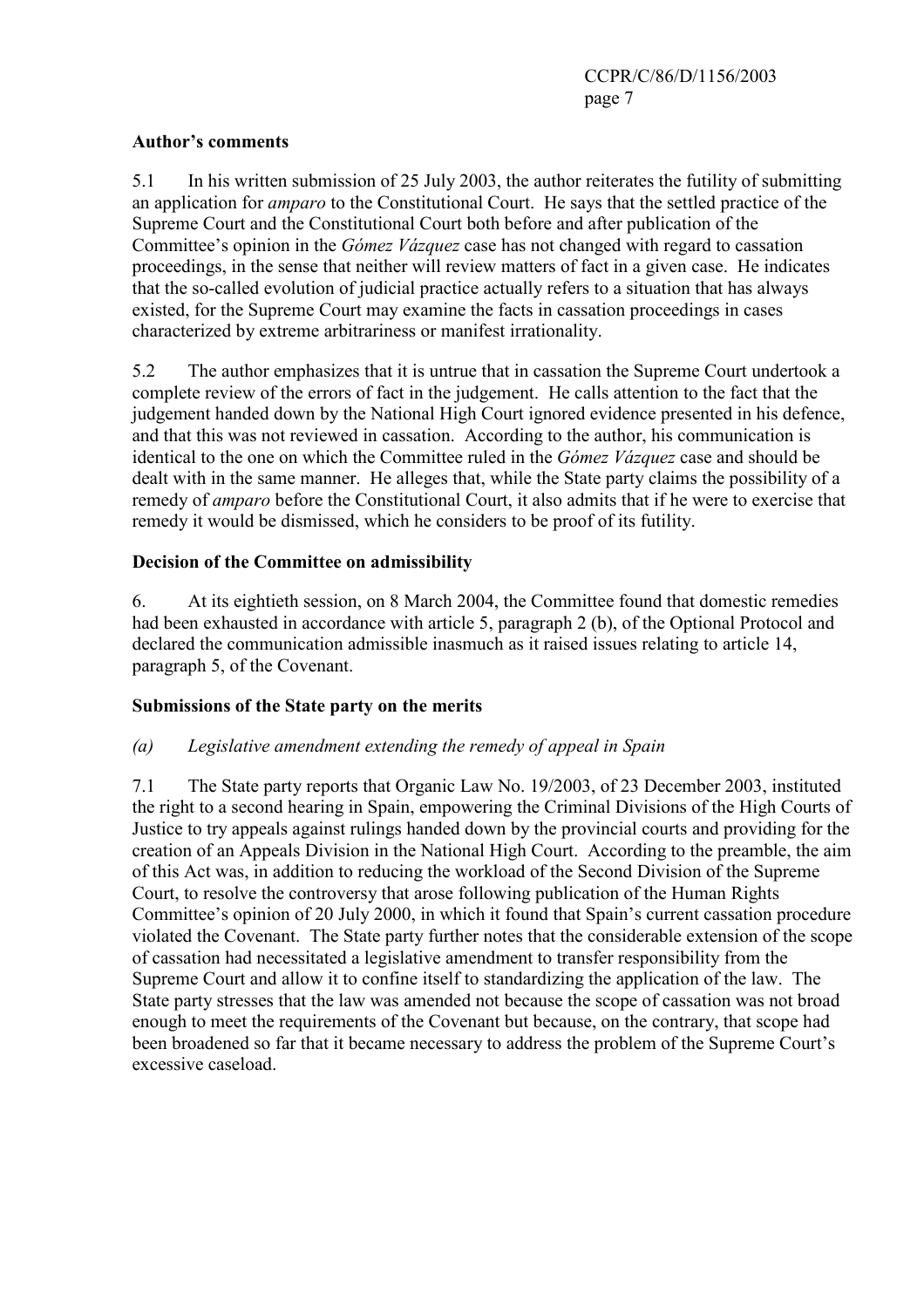### (b) Scope of cassation now considerably extended

7.2 The State party argues that the remedy of cassation is now considerably broader in scope than it used to be. The State party cites a Supreme Court judgement of 16 February 2004 which notes that, as originally conceived and as amended prior to the entry into force of the Spanish Constitution, the remedy of cassation was bound by a rigid formalism that precluded any review of the evidence save, in exceptional cases, on the basis of documentation providing incontrovertible proof of the error committed by the trial court. The State party maintains that the situation changed with the adoption of the new Constitution and the amendment of article 5.4 of the Judiciary (Organization) Act, which opened up ample opportunity for the review of evidence. The possibility of action for violation of the basic rights enjoyed by anyone accused of a criminal offence and, more fundamentally, the overriding right to an effective legal remedy and the presumption of innocence, as well as the requirement for an adequate account of the considerations and logic that led the court to hand down a given judgement, are a sufficient basis for asserting that the remedy can be effective.

7.3 The State party further argues that neither in Spain's legal order nor in those of its neighbours do remedies of appeal imply a resubmission of the evidence. In the author's case, the Supreme Court stressed that there is no remedy of appeal that allows a full repetition of the lower court proceedings. Under article 795 of the Criminal Procedure Act, which provides that judgements handed down by the criminal courts may be appealed in the provincial court or the National High Court, the grounds for application are restricted to breaches of procedural rules and safeguards, errors in the evaluation of the evidence and violations of the Constitution or the law. Application may be made only for examination of evidence that the lower court was unable to examine, or of evidence that was rejected without just cause, or of evidence that was admitted but not examined, for reasons not attributable to the appellant, and provided the right to a defence was violated. The State party goes on to list various European countries whose legislation, in its view, also precludes from appeals any repetition of the trial with a full resubmission of the evidence.

7.4 The State party points out that, in the author's case, the Supreme Court deliberated at great length over whether the remedy of cassation includes a right to review of the judgement and the sentence. According to the State party, the judgement draws attention to the remarkable breadth of the review of proven facts, stating: "It is true that the 9 November 1993 judgement (in the Gómez Vázquez case) held that such evidence has to be evaluated exclusively by the lower court in accordance with the provisions of article 741 of the Criminal Procedure Act, and that a re-evaluation of the evidence would change the nature of the remedy of cassation and turn it into a second hearing; however, that does not alter the fact that the remedy of cassation has lost its procedural rigidity and formalism and now provides numerous opportunities for review, including review of the provincial courts' assessment of evidence."

7.5 Thus the judgement cited by the State party shows that the old rules under which evidence already examined could not be re-examined have been superseded. Rational evaluation of the evidence, action in respect of presumption of innocence, the requirement for reasoned court rulings and the rejection under the Constitution of any suggestion of arbitrary action by the public authorities, all entail the possibility, through the cassation process, of reviewing and assessing evidence. The Supreme Court has established in its case law not only that the cassation process includes an assessment of the legality or illegality of the evidence submitted,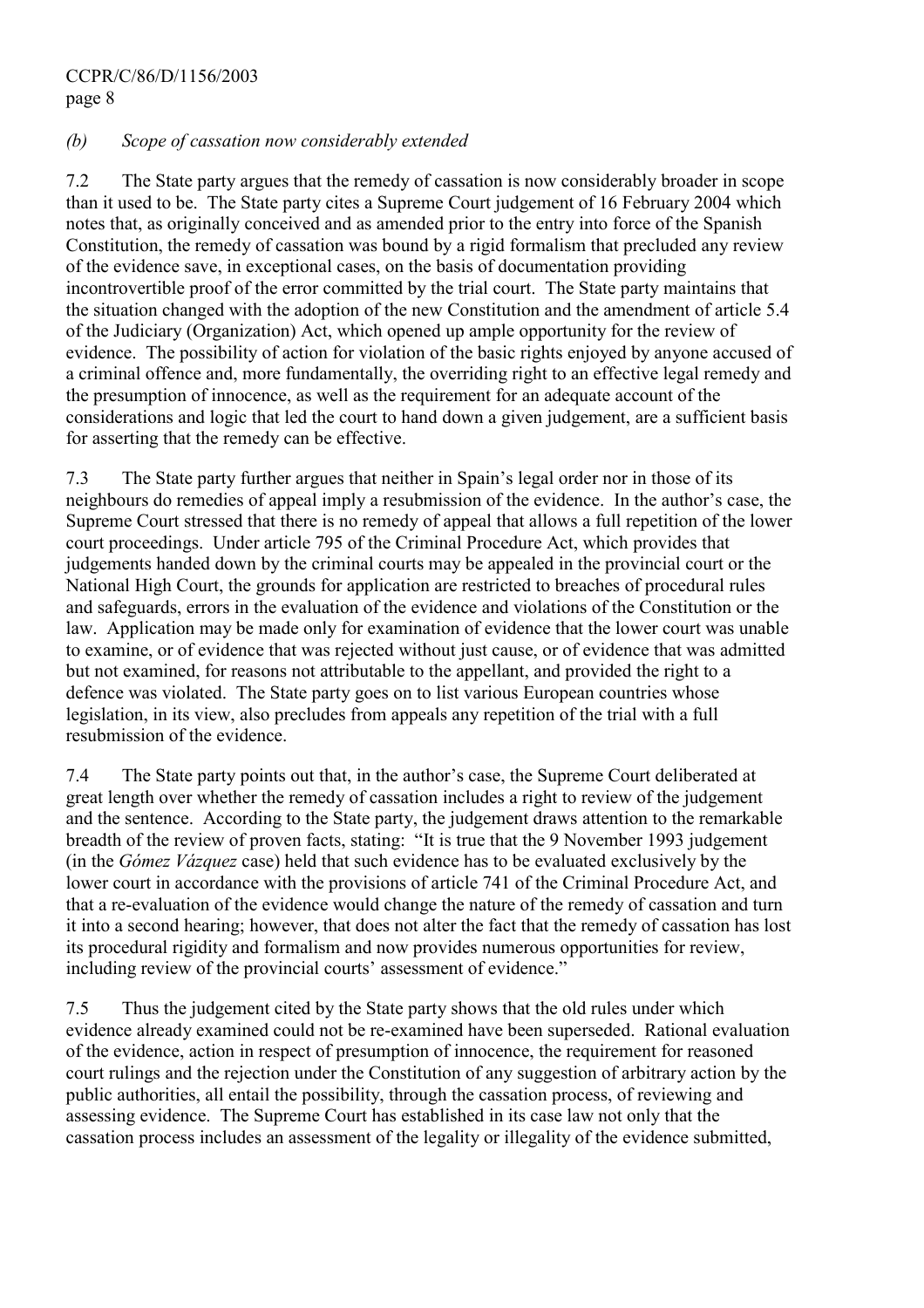but also that the review includes substantive examination of the evidence to determine whether it is incriminatory or exculpatory, or simply too flimsy to set aside the presumption of innocence. The maxim *in dubio pro reo*, a principle of interpretation long considered not to apply in cassation proceedings, is now one of the principles applied in assessing evidence and may be reviewed in cassation in the course of the review of the evidence. The State party stresses that due account must be taken of this indisputable development in the remedy of cassation in Spain, to the point where it now allows a detailed and extensive scrutiny of facts that were deemed proven in the lower court. In support of its arguments, the State party also cites a judgement of the European Court of Human Rights dated 19 February 2002, which, in ruling on a complaint by a Spanish national concerning the alleged lack of a right to a second hearing, found that the Spanish cassation process was compatible with articles 6, paragraph 1, and 13 of the European Convention on Human Rights.<sup>[1](#page-11-0)</sup>

### (c) Scope of the review in the author's case

7.6 The State party argues that it is necessary to examine the circumstances surrounding the review in cassation carried out specifically in the author's case. In the State party's view, unlike what happened in the *Gómez Vázquez* case, the Supreme Court reviewed matters of fact and of evidence on the eight occasions on which the author invoked factual errors in the evaluation of the evidence or violations of the presumption of innocence. In this regard, the State party cites the Supreme Court's own ruling on the author's case, stating that the formulation by the parties of more than 170 grounds for cassation, and their frequent invocation of errors in the assessment of evidence and the presumption of innocence, led it to conclude that in the author's case the right to a second hearing had been exercised. Lastly, the State party asserts that, whatever the merits of the appeal system within the Spanish legal order, it is clear that in this specific case there was a wide-ranging review of the facts and the author's conviction and sentence were submitted in their entirety to a higher court, in full compliance with the requirements of the Covenant.

### (d) Increased sentence not a violation of the Covenant

7.7 The State party argues that it is not only the convicted person but also the accusers, including those harmed by the offences being tried, who have the right to appeal and request a review of a conviction, and that this in no way impairs the convicted person's right to a defence, since he is aware of the charges and may advance whatever arguments he sees fit. The State party adds that any increase in the sentence is passed with every regard for the accusatory principle and in respect of crimes and penalties not exceeding those called for by the charges and of which the accused has been aware since the opening of the trial and naturally remains aware as the remedy proceeds. The rights to information and to a defence enjoyed by the accused in the lower court are not forfeit during cassation. Nor is there any material change in the accused's circumstances, since the penalties sought in the charges still stand. In this sense, the State party argues, remedies constitute a continuation of the trial. Furthermore, it is not true that the author was convicted for the first time in cassation. The possibility of increasing the sentence upon review and within the terms of the charges and the remedies sought is characteristic of all the sophisticated legal orders to be found in Spain's neighbours. Anything else would be a denial of the accuser's right to a remedy, which it cannot be claimed is required under article 14, paragraph 5, of the Covenant. The reservations to article 14, paragraph 5, entered by certain States parties in no way imply that that provision precludes an increase in the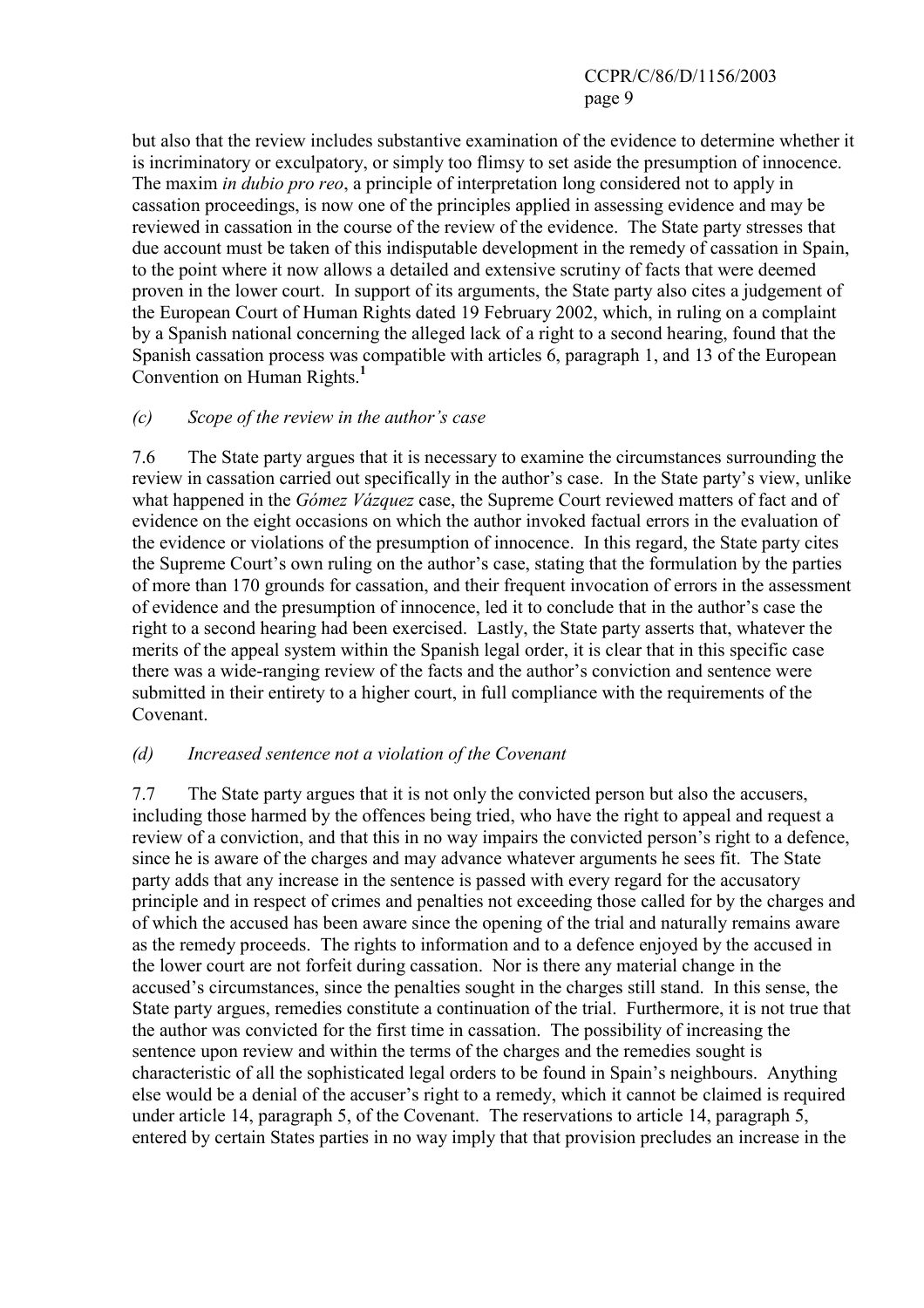sentence when a remedy is sought by the accusers; the intention appears to be rather to forestall any interpretation of article 14, paragraph 5, along the lines of the author's reading thereof: in other words the aim is to ensure the applicability of that provision, not to preclude it.

### Author's comments on the State party's submissions on the merits

### (a) Amendment to Organic Law No. 19/2003

8.1 In his submission dated 15 November 2004, the author states that this law is not immediately applicable and is not yet in force as the regulations required for its effective implementation have not been enacted. Furthermore, the amendment has no retroactive effect, which means the author's situation of having been deprived of the right to a second hearing remains unchanged, since the law provides no remedy for cases that have already been judged. The author claims that the *ratio legis* of the amendment is not, as the State party maintains, extension of the scope of cassation, but rather, as indicated in the preamble to the Act, settlement of the controversy arising out of the Committee's Views on the Gómez Vázquez case.

### (b) Alleged extension of the scope of cassation

8.2 The author claims that the State party has disregarded the Committee's Views in the Gómez Vázquez, Sineiro and Semey cases, in which it found against the State party for the inadequacy of its reviews of criminal judgements. The Committee's task is to consider a specific case and not, as the State party claims, to give an opinion on the overall human rights situation in the country in question, which is more a matter for the periodic report procedure. The Supreme Court judgement of 16 February 2004 refers to the Sineiro Fernández case in rejecting an appeal in cassation, but disregards the Committee's Views on the communication submitted by Mr. Sineiro. The Constitutional Court resorted to reasoning the author finds less than convincing: "... it is quite impossible, for reasons both temporal and metaphysical, to faithfully reproduce all that occurred in the trial court. The system complies with the provisions of the Covenant if … it re-evaluates the interpretation of the evidence made by the trial court and reviews the rationality and deductive logic required by any judicial weighing of evidence ... One cannot stop time. Not even a video recording of the trial would suffice, for these are images of the past and show us only the scene, not the direct, uncommunicable experiences of those involved." In respect of the competence of the Supreme Court, says the author, the Constitutional Court states in the same judgement that "... a reassessment of the evidence upon which the trial court based its decision to convict is not one of its functions". The author adds that, under the Code of Criminal Procedure, article 884, any challenge to the facts deemed proven in the judgement is a ground for dismissal of an application; and, under article 849, an appeal in cassation may be lodged only on the basis of an error in the evaluation of the evidence, where said error is substantiated by documentary proof which is attached to the file, demonstrates the error of the court, and is not contradicted by other evidence.

### (c) Scope of the review in the author's case

8.3 The author claims that the remedy of cassation does not permit any challenge to the credibility of the witness or expert testimony upon which the sentence was based except in cases of manifest arbitrariness or a complete absence of evidence for the prosecution. On the count of fraud, the National High Court judgement found that the author had obtained joint venture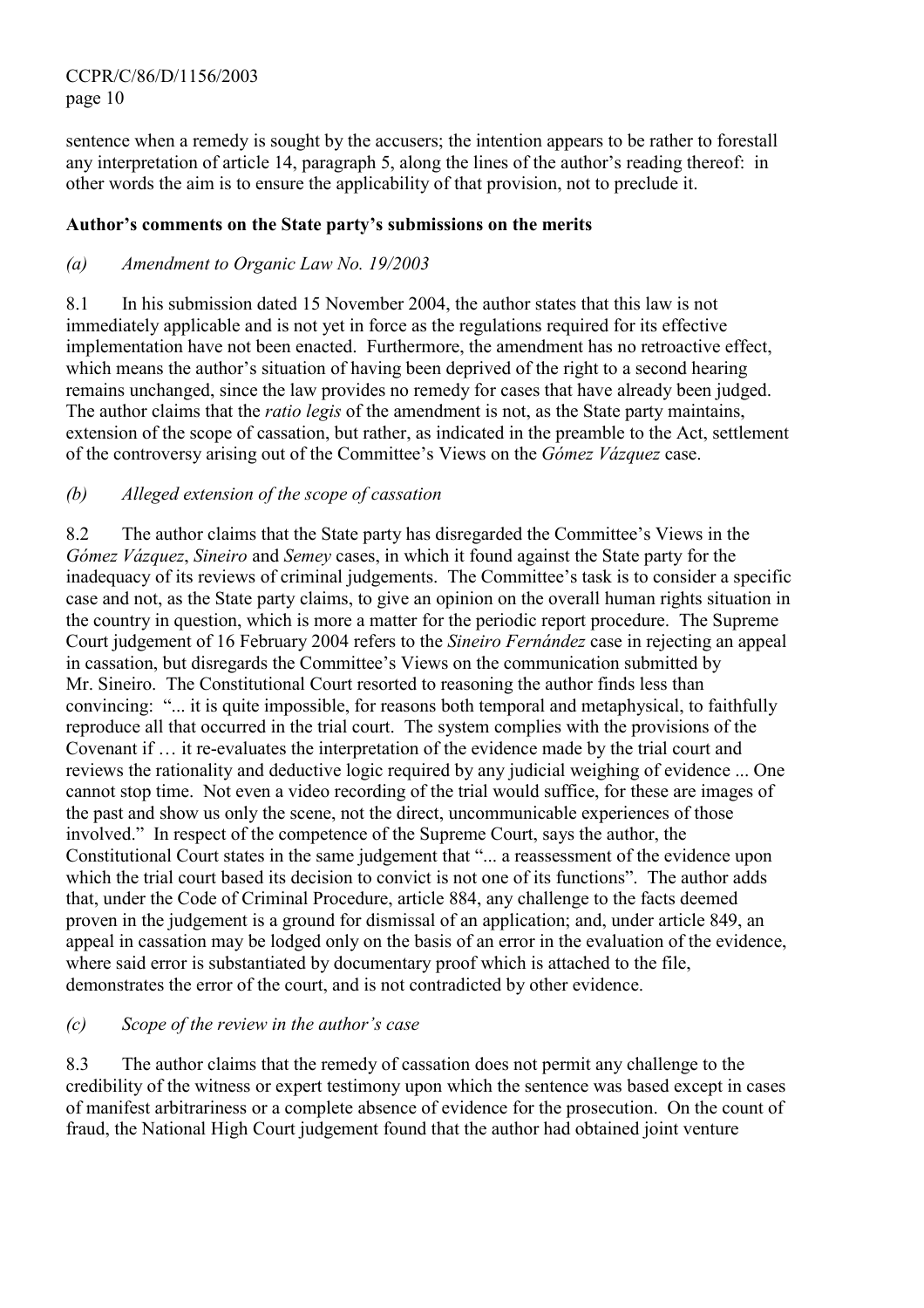partnerships free of charge; this the author denied, stating that what he had received were professional fees in payment for his services as a lawyer. A number of expert witnesses supported the author's version, but it was not accepted by the court; nor did the court admit the documentary evidence submitted by the author in his defence. No review of these points is possible in cassation, says the author. On the count of misappropriation, the National High Court based its ruling on conflicting statements of which the court accepted only those which told against the innocence of the accused, referring explicitly to three prosecution witnesses, whose credibility cannot be reviewed in cassation. The Supreme Court does not deny that it did not review the evidence in this regard, but claims that in reviewing the rationality of the court's consideration of the evidence it has complied with article 14, paragraph 5, of the Covenant. The prosecutor attached to the Supreme Court, on the other hand, recognized that the Supreme Court was not competent to assess the evidence. The author points out that the State party's reference to a judgement of the European Court of Human Rights disregards the fact that the right to a second hearing is not recognized in the European Convention on Human Rights but in Protocol No. 7 to that Convention, to which Spain is not a party. He further points out that the Inter-American Court of Human Rights, for its part, in a judgement handed down on 2 July 2004 in the case of Herrera Ulloa v. Costa Rica, took into account the Committee's decisions in the cases previously referred to and found that Costa Rica's system of cassation did not comply with the provisions of article 8 of the American Convention on Human Rights because the higher court may not "conduct a complete and thorough review of all the matters discussed and considered by the lower court".<sup>[2](#page-11-0)</sup>

### (d) No right to a second hearing on the increased sentence imposed in cassation

8.4 The author claims that those States parties that wish to preclude application of article 14, paragraph 5, of the Covenant in cases where a sentence is increased by the higher court have entered a specific reservation to that effect. The author cites the reservation entered by Austria in that regard. He adds that the State party could make certain simple changes to the law to ensure that a division of the Supreme Court could carry out a full review of a penalty imposed or increased on appeal. He points out that Spain's Judiciary (Organization) Act provides a review mechanism for similar cases, such as judgements handed down by the Administrative Division of the Supreme Court.

### Issues and proceedings before the Committee

### Consideration of the merits

9.1 The Human Rights Committee has considered the present communication in the light of all the information made available by the parties, as provided in article 5, paragraph 1, of the Optional Protocol.

9.2 In a previous case (communication No. 1095/2002, Gomariz v. Spain, Views of 22 July 2005, para. 7.1) the Committee held that the absence of a right of review by a higher court of a conviction imposed by an appeal court following acquittal by a lower court constituted a violation of article 14, paragraph 5, of the Covenant. The present case is different in that the conviction by the lower court was confirmed by the Supreme Court. That court, however, increased the penalty imposed by the lower court in respect of the same offence. The Committee notes that in the legal systems of many countries appeal courts may lower, confirm or increase